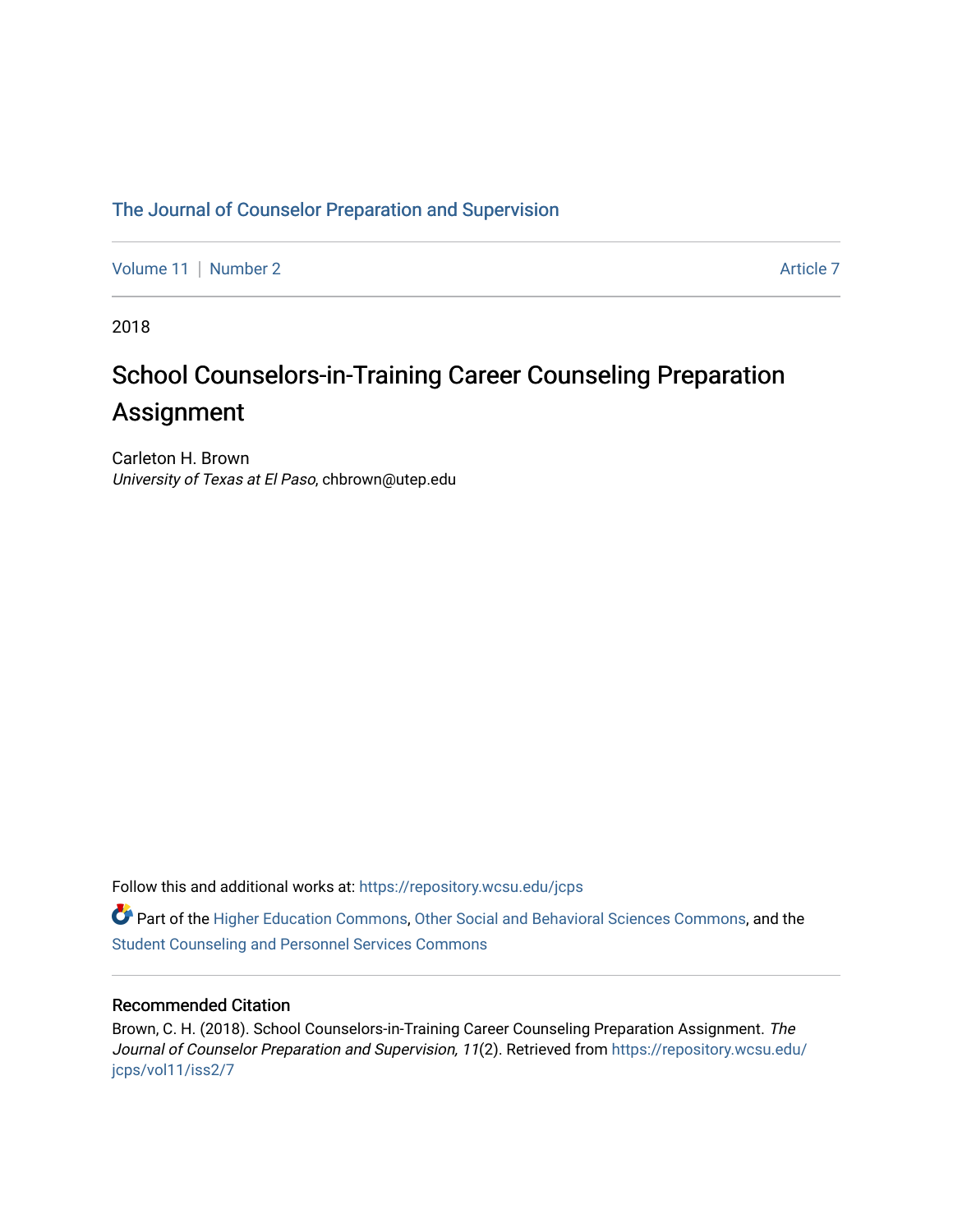# School Counselors-in-Training Career Counseling Preparation Assignment

# **Abstract**

Career counseling is an important skill to attain in training to become a school counselor; however, research has shown that school counselors-in-training need more preparation in terms of career counseling. The author describes an optional career counseling assignment added to a 300-hour schoolcounseling practicum course provided to 14 students in a southern region university school counseling program. Ten students chose to participate in the assignment and provided pre and post feedback of their experience. Student feedback and practical implications are discussed.

## Keywords

Career-counseling, assignment, practicum, school counselors-in-training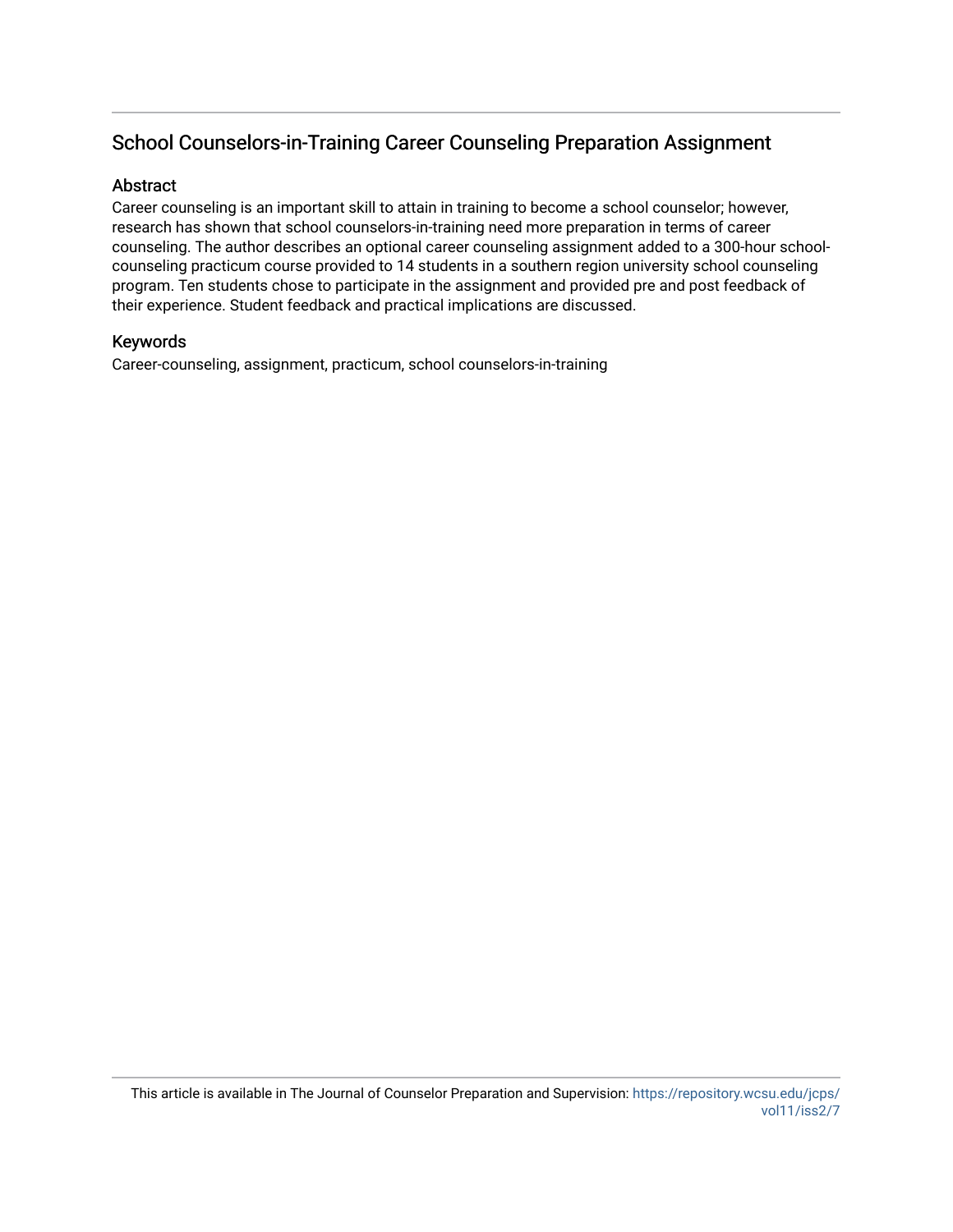School Counselors-in-Training Career Counseling Preparation Assignment

Research indicates that the more time high school counselors effectively spend on college and career counseling (up to 50% of hours of their professional time) the more significant "the college-going culture of a school" (Engberg & Gilbert, 2014, p. 237); however, only one-third of public school counselors indicate they are comfortable with conducting college and career counseling (Bridgeland  $\&$  Bruce, 2011). Not only do students benefit from the time high school counselors spend in guidance in college and career counseling, but counselors are also expected to provide such services. The Council for Accreditation of Counseling and Related Educational Programs (CACREP) (2015) standards requires counselor educators to address school counseling interventions and assessments related to a comprehensive career development model. The American School Counselor Association (ASCA) National Model (2012) addresses career development and encourages school counselors to have programs that assist their students in acquiring the skills and knowledge needed to transition from school to career. However, research indicated that professional school counselors continue to seek more training to enhance their skills in college and career counseling after graduation (Bridgeland  $\&$  Bruce, 2011; Morgan, Greenwaldt  $\&$ Gosselin, 2014). Such research implies that not only do school counselors want to do more for students in the area of career counseling, but current school counseling programs are not doing enough to prepare school counselors for career counseling (Bridgeland & Bruce, 2011; Morgan et al., 2014; Osborn & Baggerly, 2004).

There is a paucity of research specifically addressing how to enhance school counselors-in-training preparation for career counseling. In 2000, the Association for Counselor Education and Supervision (ACES) and National Career Development Association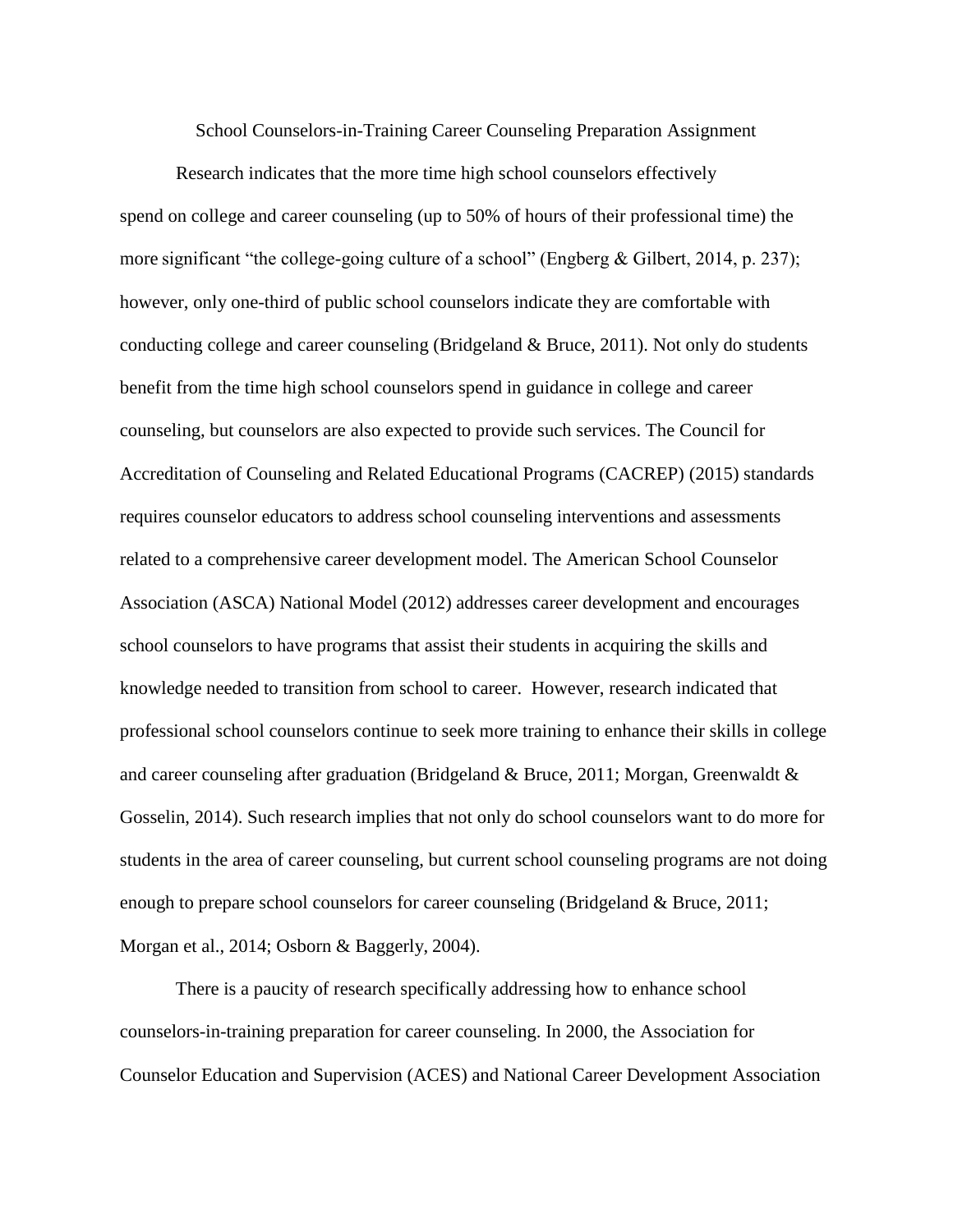(NCDA) developed a position paper to highlight the lack of attention counselors-in-training programs were given to career counseling and recommended research for strategies and best practices in teaching career counseling (Hansen, 2000). In 2011, Lara, Kline, and Paulson completed research revealing "students did not perceive that they were competent or confident conducting career counseling" (p. 428). Their research concluded that career development training should go beyond merely addressing career counseling concepts and content in a single course. These implications are supported in the literature, as other researchers have found similar conclusions (Bridgeland & Bruce, 2011; Hanson, 2000; Morgan et al., 2014; Osborn & Baggerly, 2004). Researchers have agreed that one way to enhance career counseling student development is for students to perform, or practice, career counseling under supervision (Alger & Luke, 2015; Knight, 2014; Louis, 2002; O'Brien, Heppner, Flores, & Bikos, 1996; Warnke, 1993; Warnke et al., 1996). However, there has not been a clear description in the literature regarding such a practice for school counselors-in-training.

The purpose of this article is to explain a teaching assignment that addresses the need for effective career counseling preparation for school counselors-in-training. The assignment was implemented with students in the school counseling practicum course in collaboration with students from a freshmen-level psychology course. Preliminary data via school counselors-in-training' pre and post-feedback responses show promise in effectively training students in providing career counseling.

#### **Context for the Career-Counseling Practicum Assignment**

The University of Texas at El Paso (UTEP) is the primary higher-level educational establishment in the region, and an important aim of the university is to serve its community (UTEP, n.d.; Smith, 2008). The university mirrors the community in its ethnic make-up in that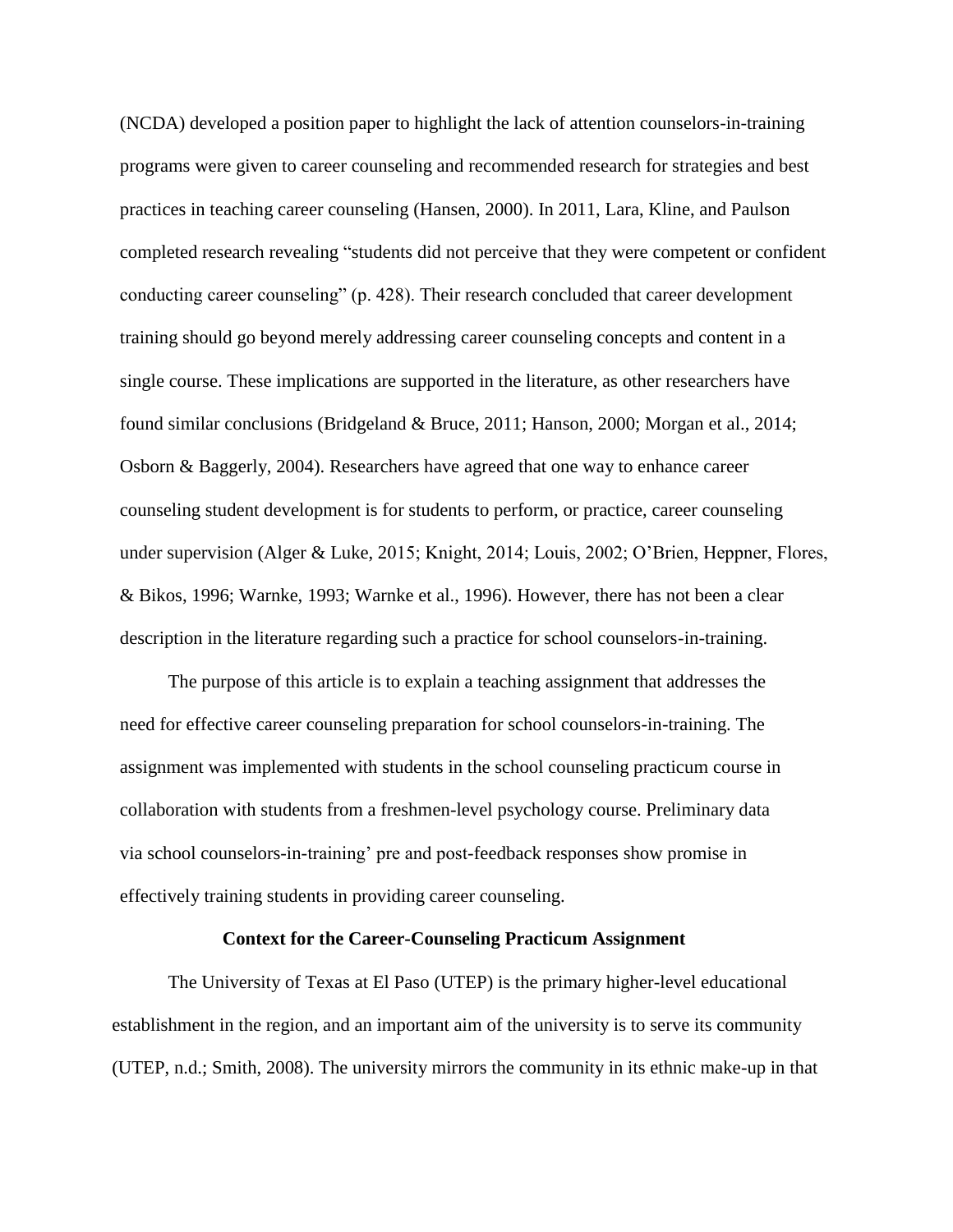the university enrollment is mainly Hispanic students (over 75%), from the regional county (over 80%), and first-generation scholars from low-income families (UTEP, n.d; The University Center for Institutional, Research and Planning, 2013). According to the United States Census Bureau (n.d.), only 21.7% of the regional population, age 25 years or older, from 2012-2016 have earned a bachelor's degree or higher. The information aligns with previous national data that first-generation students are "8.5 times more likely" not to successfully complete college in comparison to students who have college-educated parents (Ishitani, 2006, p. 873). Providing support and assistance to the community of K–12 students as well as the university freshmen in career planning and development and postsecondary transition is critical for the regional population (Smith, 2008; Valodya, 2013).

There are two courses offered to students interested in receiving and providing career guidance offered through the university's academic counseling program: Introduction to Educational Psychology and Lifestyle and Career Development. Although offered through the academic counseling program, the Introduction to Educational Psychology course is an optional freshmen-level course that focuses on freshmen receiving career planning, development, and employment readiness; this class is not required and is not taken by master-level counseling students. However, the Lifestyle and Career Development course is a required master-level counseling class that trains both aspiring mental health counselors and future school counselors in career counseling content. The Lifestyle and Career Development course is one of the prerequisites for master-level school counseling students before they enroll in the School Counseling Practicum course. Students from the Introduction to Educational Psychology course collaborate with school counseling practicum students for the career counseling practicum assignment.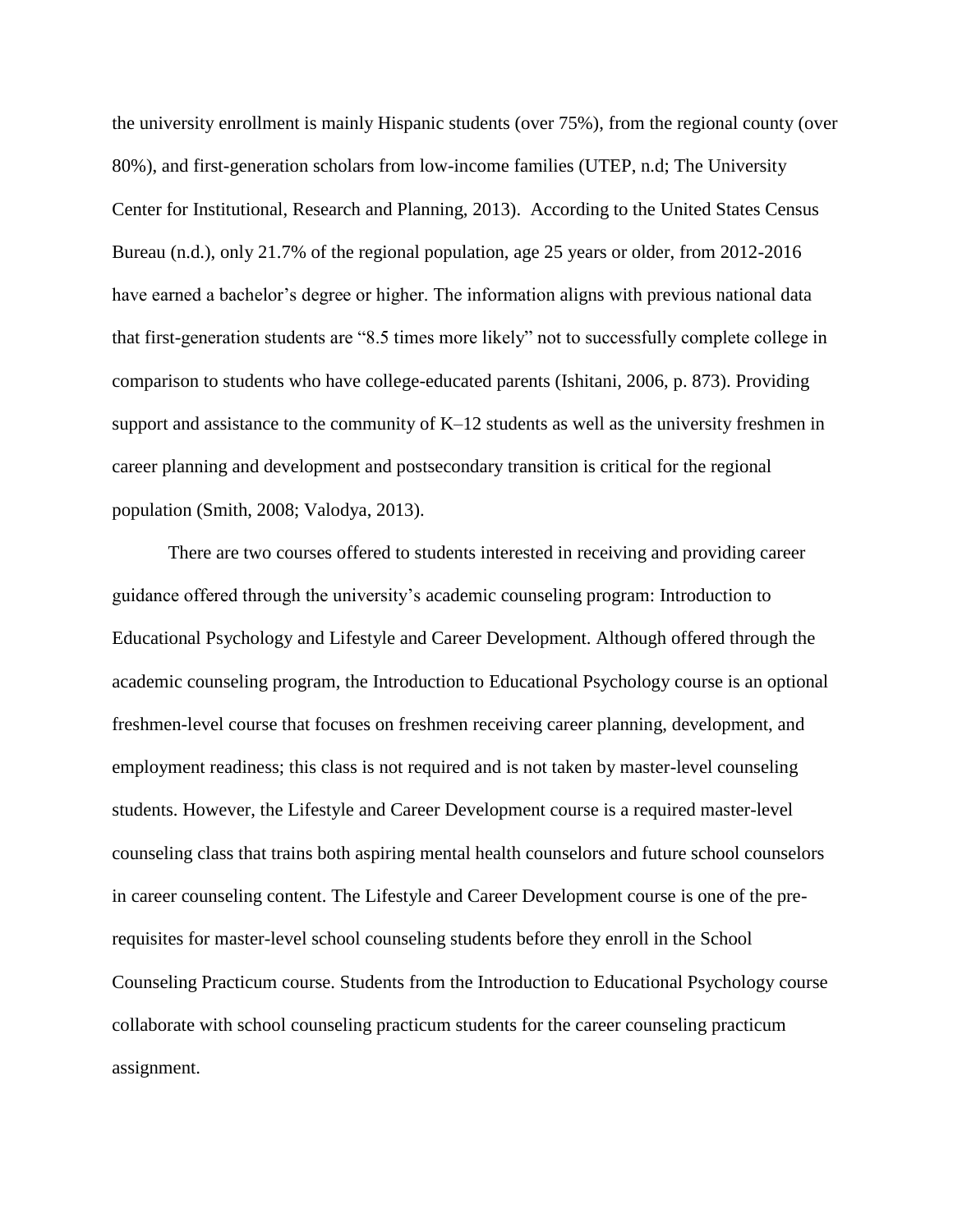#### **The Practicum Course**

In light of research showing that school counselors feel unprepared to conduct career counseling (Bridgeland & Bruce, 2011; Lara et al., 2011; Morgan et al., 2014) and the university school counselors-in-training reported that they feel uneasy in conducting career counseling in practicum (see Students Pre- and Post-feedback Responses of the CCPA section), the instructor for the Introduction Psychology class and the Practicum for School Counseling class collaborated to provide school counselors-in-training real-life experiences in career counseling. Before taking the master-level school counseling practicum class at the university, students have taken their content courses, which include Lifestyle and Career Development. Lifestyle and Career Development is a semester course that examines and explores career theories, career choice, lifestyle development, and multicultural populations. Students are exposed to various career assessment instruments. For an assignment, students complete, examine, and report to the class findings from two career assessment instruments. The class is offered not only to school counselors-in-training but also licensed professional counselors-in-training.

After taking the Lifestyle and Career Development course, along with other prerequisite classes, students take the master-level school counseling practicum class. The practicum class is a required course for school counselors-in-training. The practicum class allows for practical application of school counseling activities, including academic, personal/social, and career guidance. It is an important experience that helps students comprehend the clinical experiences of school counseling. School counseling students enrolled in the practicum class work with two supervisors throughout the course: school counselor site supervisor and university faculty supervisor. Students are encouraged through assignments to gain hands-on experience and explore new areas of personal and professional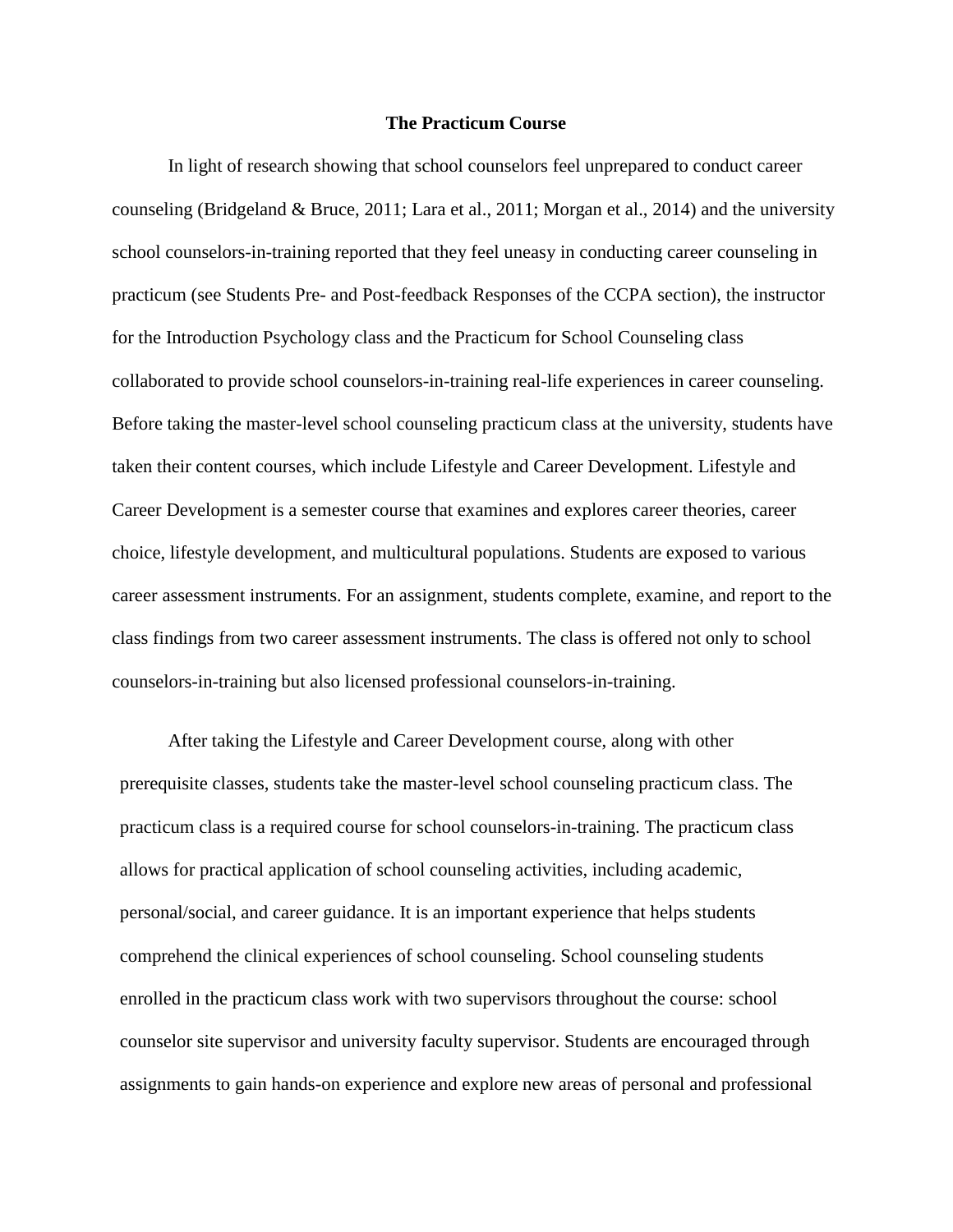growth. Some assignments include conducting, documenting, reflecting, and presenting case presentations working with pre- K through  $12^{th}$  grade (Pre-K– $12^{th}$ ) students in one-on-one counseling, group counseling, and character or guidance lessons. An additional assignment to this course is the Career-Counseling Practicum Assignment (CCPA). The CCPA includes conducting, documenting, and presenting a career counseling case presentation. Before completing the career counseling case presentation, school counseling practicum students-intraining prepare themselves through a career counseling review, as described in the next section.

#### **Activities for Preparing Students for the CCPA**

The purpose of this section is to describe school counseling practicum students-intraining (SCPST) preparation for the career counseling practicum assignment solely focused on career counseling techniques and interventions specific to the school counseling field. Materials to assist in the career counseling review was informed by various sources, such as Erford's (2015) text Transforming the School Counseling Profession and the ASCA National Model (ASCA, 2012) (see table 1 for a full summary). First, SCPST explored developmental models of career planning as a component of a comprehensive school-counseling program. Second, SCPST reflected and engaged in discussion regarding the individual needs of studentclients and the continuous revisiting of career plans and changing interests because of changing societal needs.

Third, SCPST examined their own career trajectory and as recommended by Dedmond and Schwallie (2006), brainstormed ways to empower student-clients to become self- aware and knowledgeable of possible career outcomes. Fourth, SCPST explored various career information and projects school counselors engaged at various levels. Examples include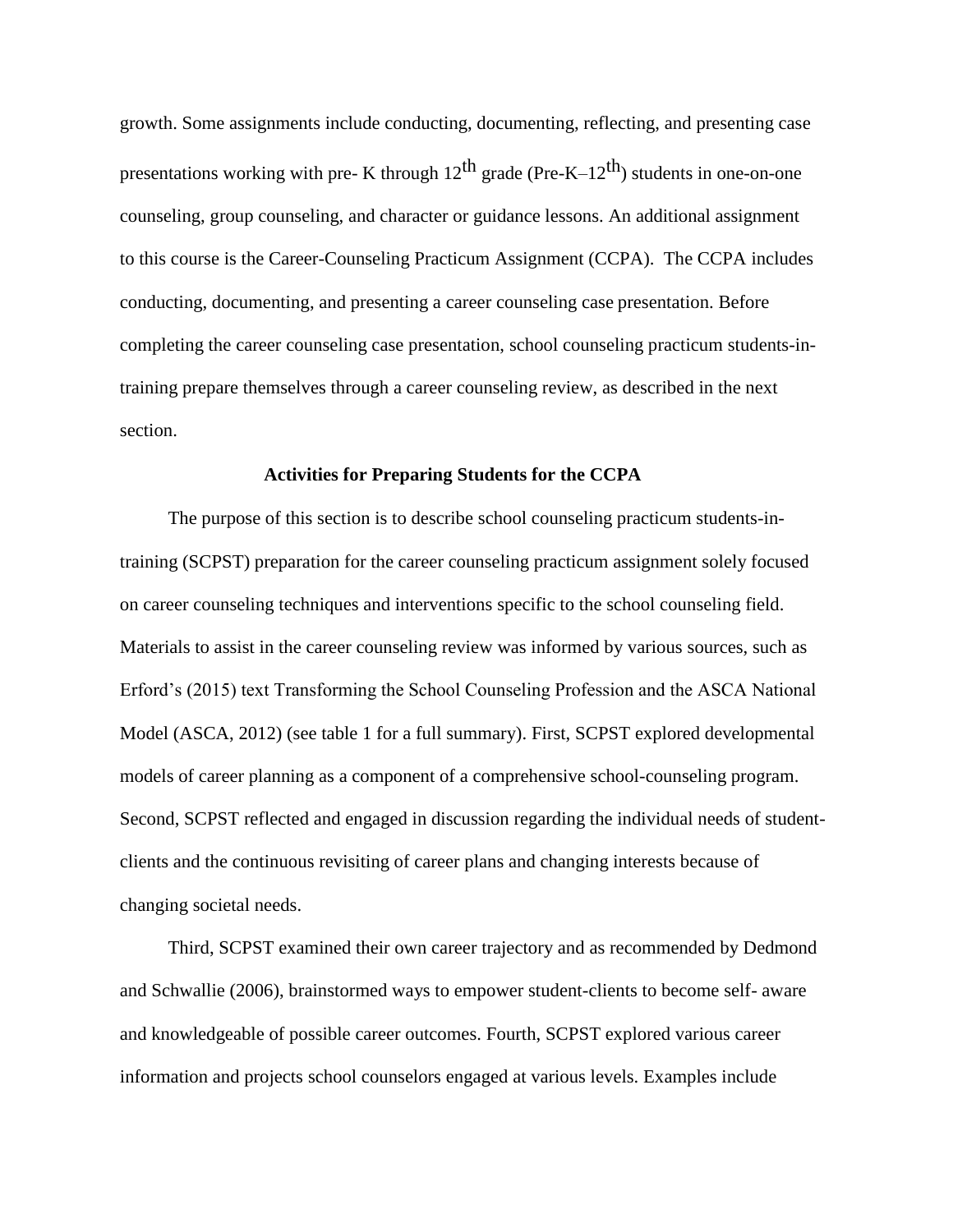having K–12 students shadow professionals and developing career portfolios.

SCPST were also encouraged to attend career events for K–12 students such as career days and career fairs, and report back their experiences. SCPST discussed the importance of youth gaining work experience and for school counselors to continue to check in with students regarding their career planning. Fifth, SCPST explored career resources to use with studentclients. Examples of resources include Occupational Outlook Handbook, O\*Net, Career Inventory Assessments, and the statewide graduation toolkit. Sixth, SCPST reviewed national, state and local expectations pertaining to student career development and planning. Seventh, SCPST reviewed and practiced applying the ASCA career development domains of the ASCA Student Standards referenced on page 29 of the ASCA National Model (2012). After SCPST have reviewed and practiced the ASCA career development domains, they are reintroduced to the CCPA assignment, a demonstration of their career counseling competencies.

### **Table 1**

| Activities                                                         | Purpose                                                               | Relevant Literature                                                                             |  |
|--------------------------------------------------------------------|-----------------------------------------------------------------------|-------------------------------------------------------------------------------------------------|--|
| Explore career planning                                            | To differentiate career                                               | -Lapan $(2004)$                                                                                 |  |
| processes                                                          | developmental models.                                                 | -Niles & Harris-Bowlsbey                                                                        |  |
|                                                                    |                                                                       | (2013)                                                                                          |  |
|                                                                    |                                                                       | -Savickas (2012)                                                                                |  |
| Discuss career guidance and                                        | To describe individual career                                         | -Gibson $(2008)$                                                                                |  |
| counseling                                                         | counseling interventions and                                          | -Holland $(1994)$ *                                                                             |  |
|                                                                    | assessments                                                           | - The Myers and Briggs                                                                          |  |
|                                                                    |                                                                       | Foundation (2016)*                                                                              |  |
| Examine personal career paths<br>and outcomes                      | To interpret career needs<br>through self-examination.                | -Dedmond and Schwallie<br>(2006)<br>-Dollarhide and Saginak<br>(2017)                           |  |
| Explore school counselors'<br>career-related example<br>activities | To discover and determine<br>appropriate career-related<br>activities | -Blackhurst, Auger, and Wahl<br>(2003)<br>-Howard and Walsh (2010)<br>-Gysbers & Lapan $(2009)$ |  |

*Student Preparation for Career Counseling Practicum Assignment*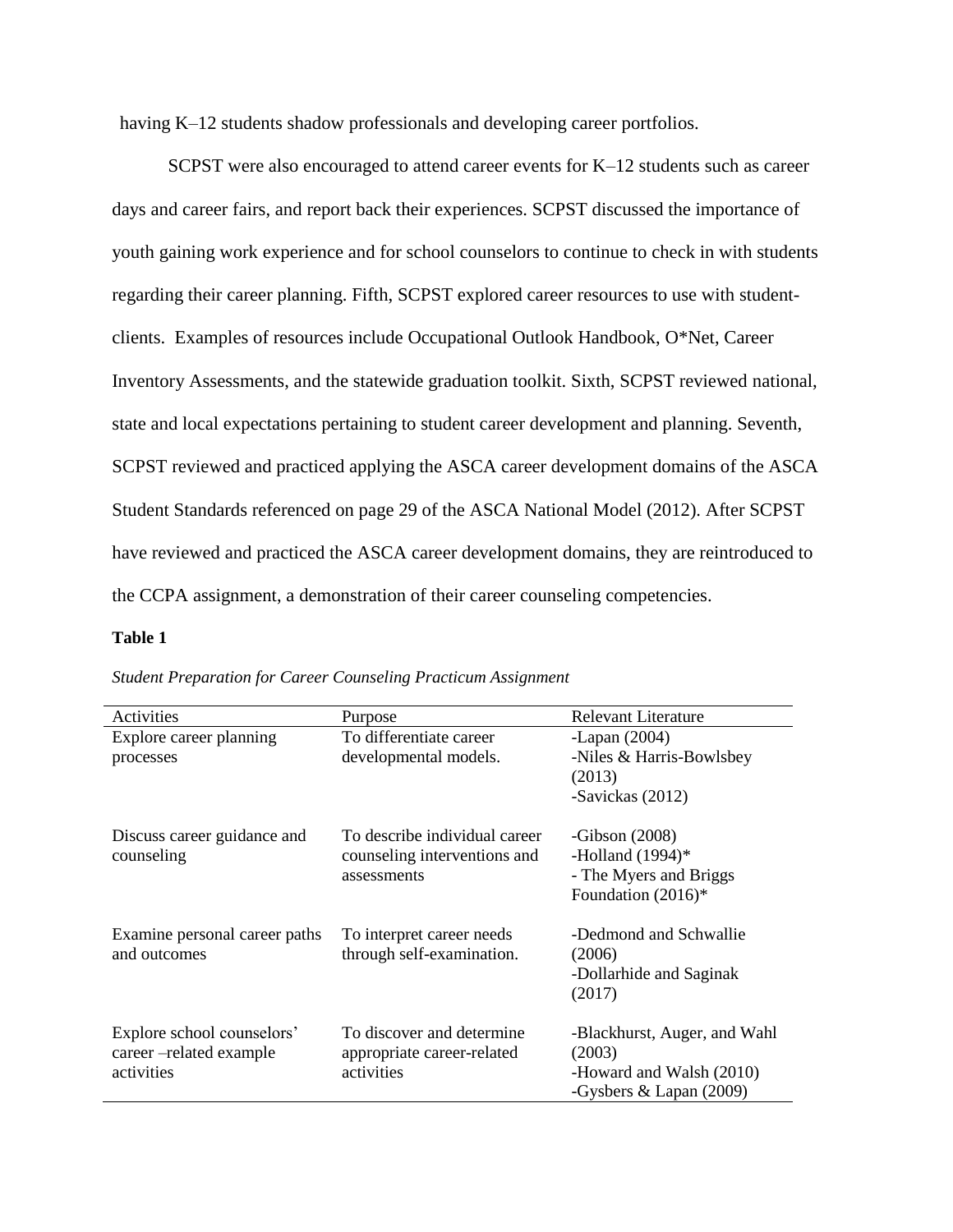| Develop a career counselor<br>resource toolkit                   | To formalize a professional<br>resource list                                                              | -ASCA National Model<br>$(2012)*$<br>$-Bloch(2006)$                                                        |
|------------------------------------------------------------------|-----------------------------------------------------------------------------------------------------------|------------------------------------------------------------------------------------------------------------|
| Explore national, state and<br>local expectations                | To understand related<br>legislation, rules and<br>guidelines                                             | -ASCA National Model<br>$(2012)*$<br>-Chen-Hayes and Ockerman<br>$(2015)*$<br>-Miller and McWhirter (2006) |
| Review and practice applying<br>ASCA career-related<br>standards | To understand the practical<br>application of the national<br>profession's guidelines and<br>expectations | $-ASCA(2014)$ *<br>-ASCA National Model<br>$(2012)*$<br>-In, Akos, and Niles $(2015)^*$                    |

*Note*. \*= Student assigned readings.

#### **Competence Performance Assessment of the CCPA**

The Competence Performance Assessment (CPA), developed by the practicum instructor, assesses SCPST participation in the CCPA. Students utilized as a guide three critical areas of career development from ASCA's (2004), "ASCA National Standards for Students" (as referenced in the 3<sup>rd</sup> edition of the ASCA National Model), and the next generation of student standards, the ASCA's (2014) "Mindsets & Behaviors for Student Success" to aid freshmen with the postsecondary transition and provide interventions to promote college and career readiness. SCPST are expected to follow an interview guideline while video recording their interviews. After all sessions are complete, SCPST write a report and give a presentation based on the scoring rubric. The CPA assesses the achievement of CACREP (2016) School Counseling Specialty standards 3-e and 3-j, which focus on college and career counseling interventions, assessments, and readiness. A class discussion takes place regarding the CCPA. SCPST are given the opportunity to ask questions. Then, SCPST are presented with career inventories and an interview guide explained in the next section.

## **Career Inventories and Interview Guide for the CCPA**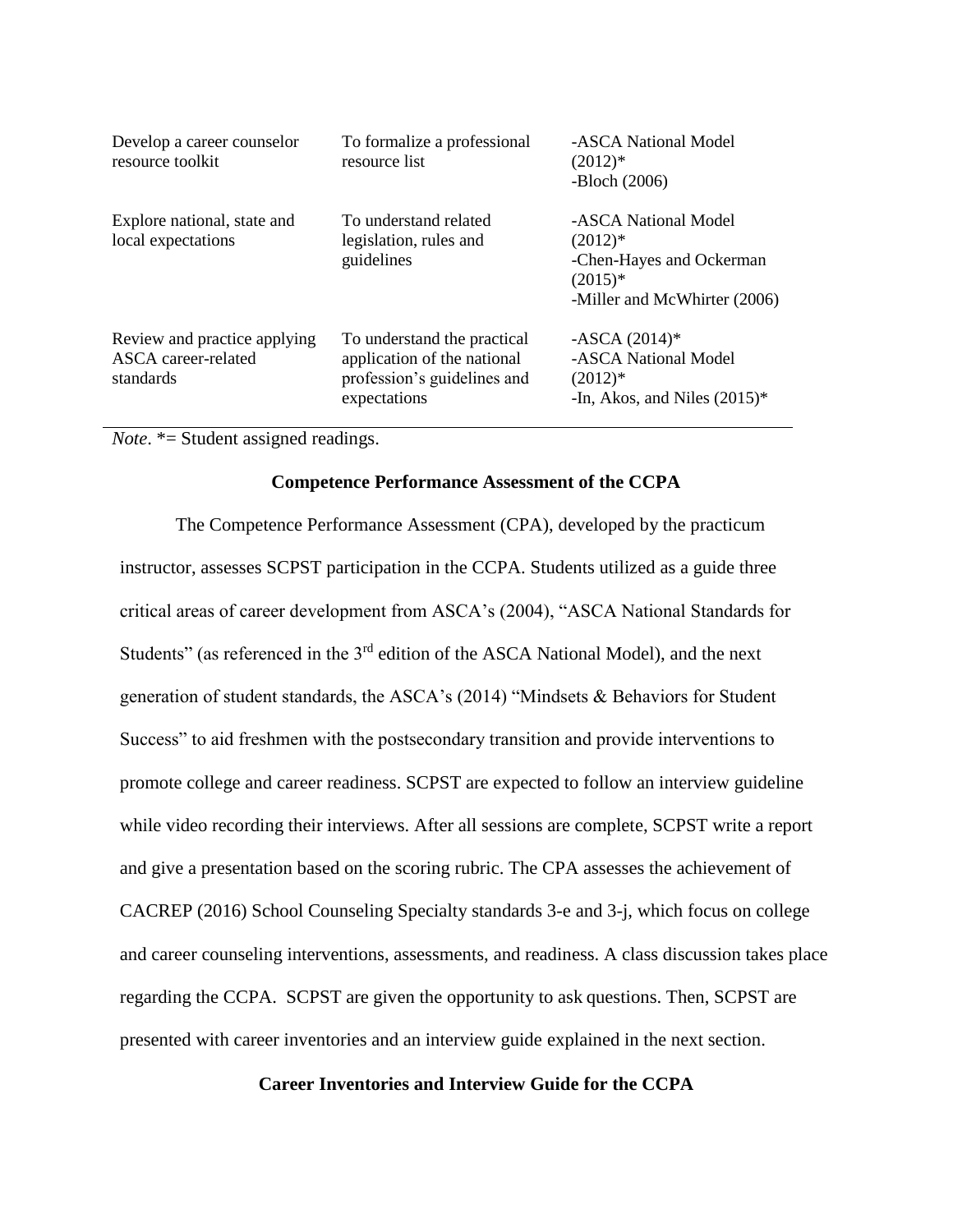The student-clients (freshmen students from the Introduction to Educational Psychology class) take two career inventories. One is the Self-Directed Search (SDS) and the other is the Myers–Briggs Type Indicator (MBTI). In preparation to conduct career counseling (i.e. CCPA) with the student-clients, SCPST reviewed the background, purpose and instructions of the two inventories. Information addressed in the review includes a focus on personality and performance. For instance, SCPST have a seminar regarding the connections between personality, interests, discovering abilities, and skills. SCPST review the work of John Holland's six major personality orientations and individual's career choice. SCPST examine and explain the history of the SDS and its predecessor, the Vocational Preference Inventory (VPI) (Holland, 1994). Furthermore, SCPST recap and are able to give descriptions of each of the six personality orientations. Afterward, SCPST review the MBTI. SCPST explore the history of the instrument, the authors, the four-scale model, and the idea of the two opposites (extravert/introvert, sensing/intuition, thinking/feeling, judging/perceiving). After exploring the MBTI, SCPST examine their personality types and meanings. For example, if a person's Myers-Briggs' type is introvert, sensing, thinking, and judging (ISTJ), the person is likely to also embody such traits as responsible, organizer, pragmatic, and analytical (The Myers and Briggs Foundation, 2016). Knowledge of a student-client's type and traits may assist a counselor in helping the student-client identify satisfying career options. Moving beyond the education and review of the two inventories, SCPST are made aware of the career interview guide for use with student-clients. The career interview guide for this assignment consists of reviewing:

- informed consent (includes permission to video record),
- basic demographic information,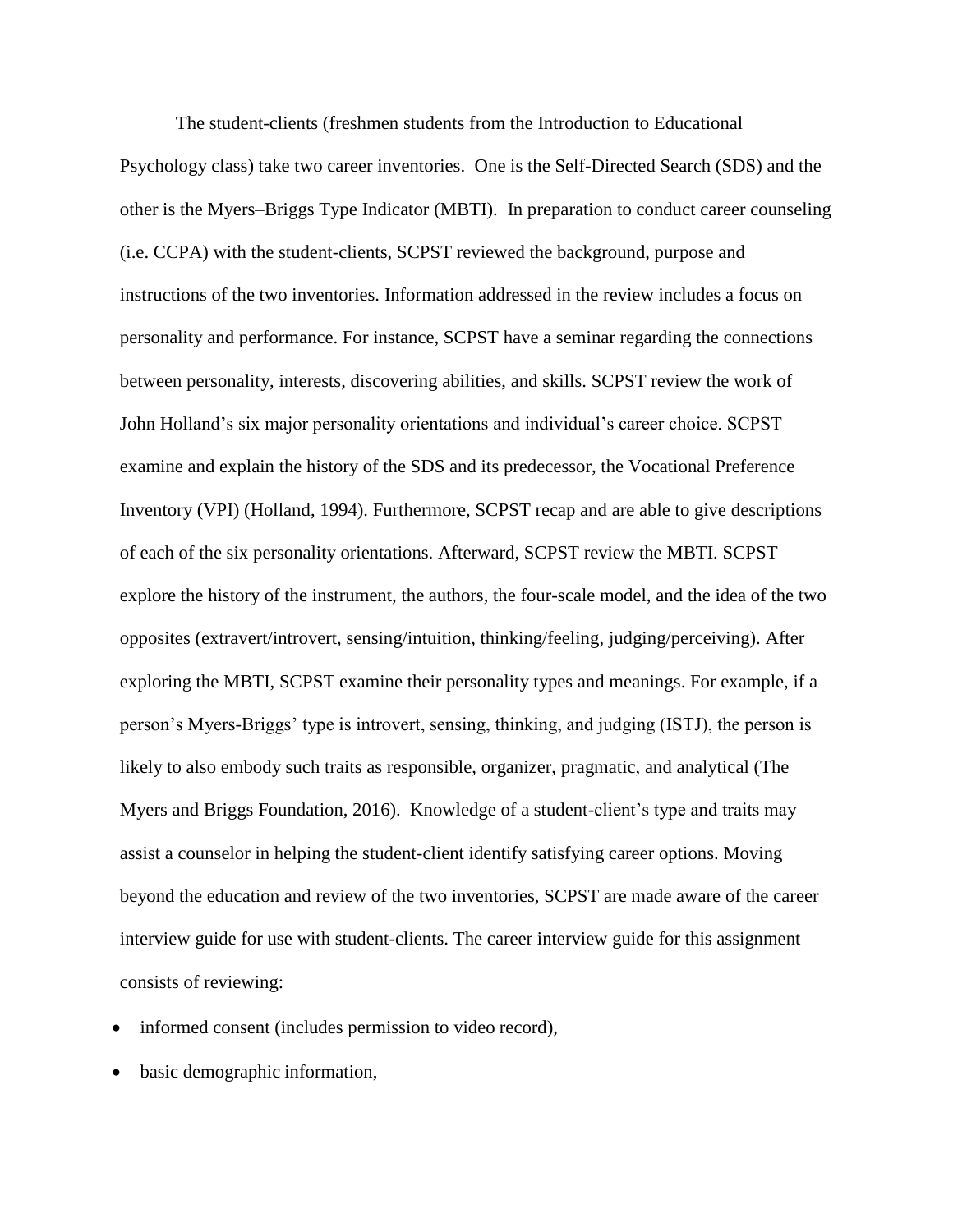- career preparation (i.e., major, minor, employment history interests),
- personal concerns (i.e., reported problems, plans for future (1, 5, 10, 20 years from now),
- congruencies and noncongruencies (i.e., major, interests, employment histories),
- Self-Directed Search (SDS) results and MBTI results,
- emotional and social maturity,
- goal-setting,
- whether goals are realistic and expectations for the future are possible, and
- processing expressed concerns, recaping, plans for future meetings, as well as ending the session.

The instructor walked SCPST through the interview guide and offered SCPST the opportunity to practice. SCPST were also given the opportunity to ask questions. Lastly, the teacher reviewed the logistics of the CCPA.

#### **Logistics and Sessions for the CCPA**

The CCPA was voluntary for students in both courses. Students (or studentclients) in the Introduction to Educational Psychology class were given an explanation of the purpose of the assignment, description of their involvement, and benefits of participating in the assignment. Student-clients signed up for dates and times and were informed that they would be matched with a school counselor-in-training. SCPST were trained in laboratory procedures and equipment protocols. School counselors-in-training from the practicum class also signed up for dates and times and were informed that they would be matched with an Introduction to Educational Psychology student-client.

The practicum course is a weekly three-hour class. The sessions between SCPST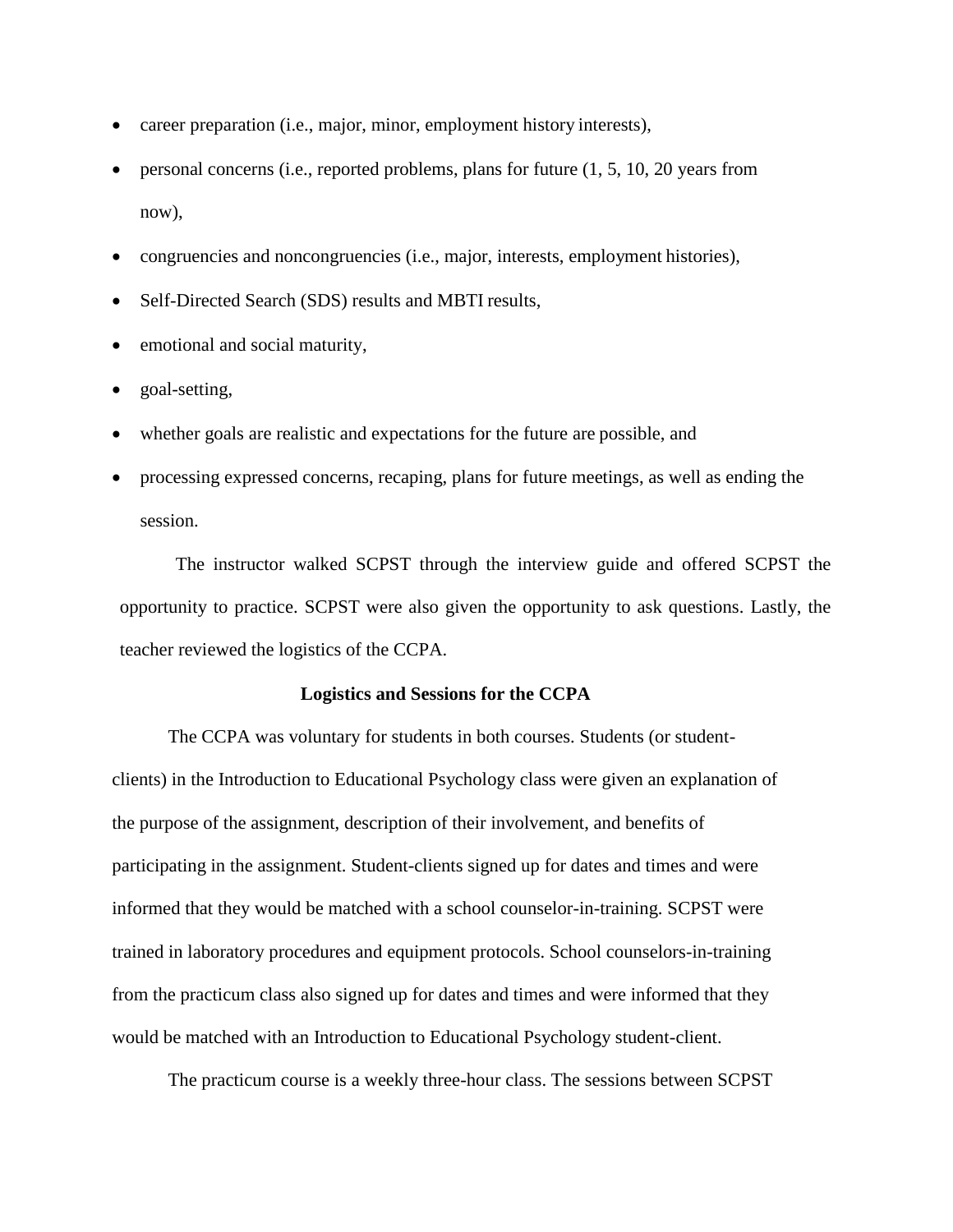and student-clients took place during four of the practicum three-hour periods. Sessions rotated with class lessons during each period. During the first half of the class, half of the SCPST participating joined the student-clients in the lab to conduct career-counseling interviews. The interviews took up to 50 minutes. Afterward, the SCPST returned to class and a different set of SCPST attended the lab to conduct sessions. Practicum students or school counselors-in-training were tasked in completing a minimum of two sessions with student-clients during the four-week period.

After sessions were completed, SCPST used a guide to complete a write-up of the sessions. The guide included detailed descriptions of the student-clients' demographics, career preparation, expressed concerns (reported problems especially regarding plans for the future), and assessments. Summary and recommendation sections were added as well. SCPST also gave an oral presentation of the assignment that included reflection, feedback, and generated pointed discussions. Other feedback included pre- and post responses that helped to discern the overall helpfulness of the experience.

#### **Students Pre- and Post-feedback Responses of the CCPA**

An IRB was approved to pilot this class assignment and collect preliminary data from SCPST. SCPST were provided informed consent and given the option to participate without penalty or loss to their class grade. Of the 14 SCPST, 10 chose to participate in the CCPA. All 10 participants are female and Hispanic. Before and after participating in the CCPA, willing participants were given the following prompt from the instructor to respond to in writing: write a brief statement reflecting on your education and needs in career counseling knowledge and competencies. Of the 10 participants, nine wrote a brief statement before and after the career counseling experience. One SCPST wrote a pre-statement but did not write a post-statement.

For the prestatement, SCPST highlighted the areas of knowledge, previous experience,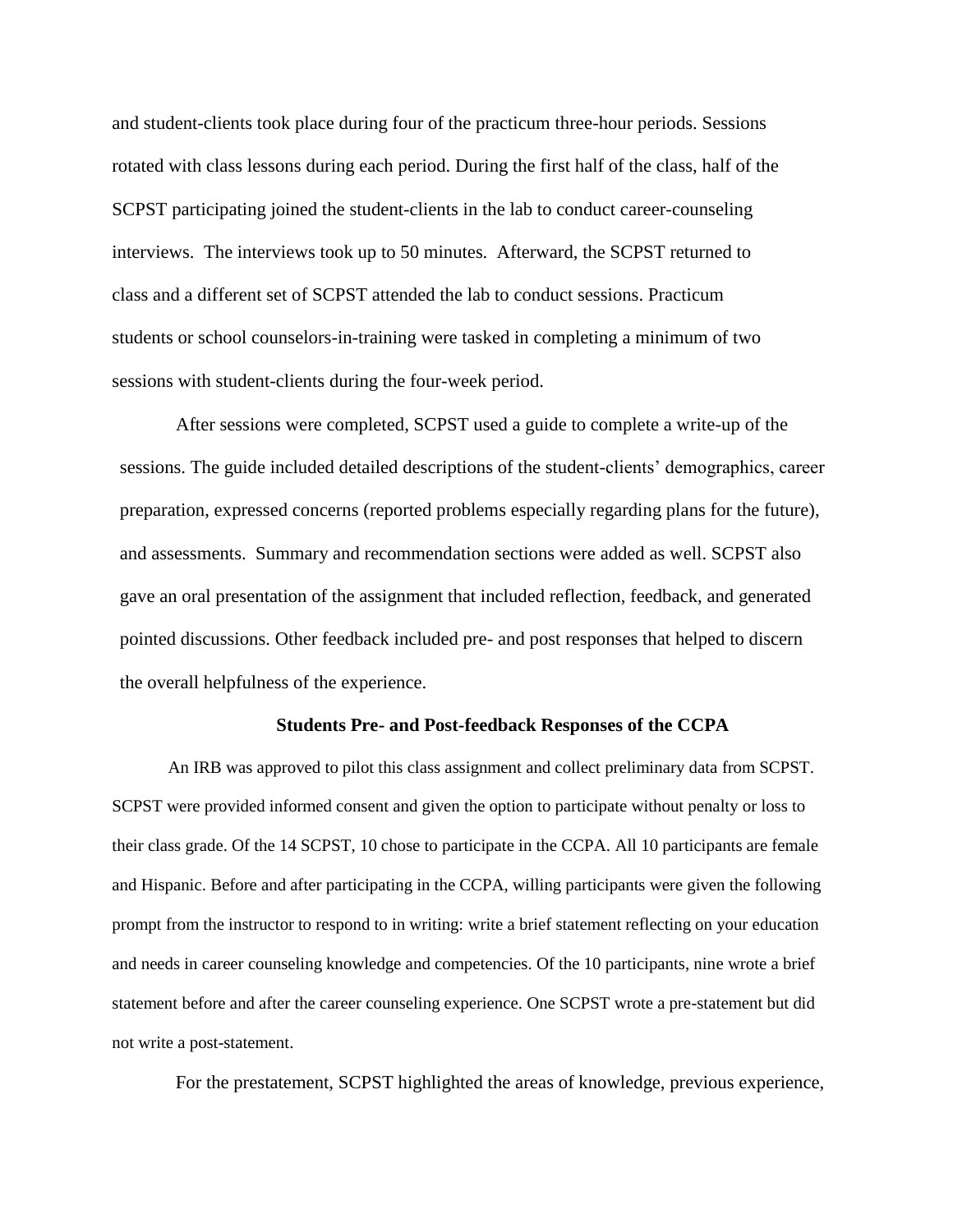and concerns before completing the assignment. In regard to knowledge, one SCPST stated she needed to "acquire more knowledge on the individual application" of career counseling. In respect to previous experience, a SCPST expressed that she had some experience, but had not "mastered the ability" of her skills in career counseling. In respect to concerns, a SCPST stated she had concerns regarding "making mistakes." The majority of SCPST's perceptions regarding their readiness seemed to center around their knowledge, previous experience, and concerns, as indicated in the first column of Table 2.

# **Table 2**

|  | Pre- and Poststatements of Participating School Counselors-in-Training |  |  |  |  |
|--|------------------------------------------------------------------------|--|--|--|--|
|  |                                                                        |  |  |  |  |

| <b>Pre:</b> Write a brief statement reflecting on<br>your education and needs in career<br>counseling knowledge and competencies.                                                                                                                                                                           | <b>Post:</b> Write a brief statement reflecting<br>on your education and needs in career<br>counseling knowledge and competencies.                                                                                                                                                                                                                                                                                                                                                                                                                                                                                                                                                                                               |
|-------------------------------------------------------------------------------------------------------------------------------------------------------------------------------------------------------------------------------------------------------------------------------------------------------------|----------------------------------------------------------------------------------------------------------------------------------------------------------------------------------------------------------------------------------------------------------------------------------------------------------------------------------------------------------------------------------------------------------------------------------------------------------------------------------------------------------------------------------------------------------------------------------------------------------------------------------------------------------------------------------------------------------------------------------|
| School counselors should possess the<br>knowledge, abilities, skills, and attitudes<br>necessary to plan, organize, implement,<br>and evaluate a comprehensive,<br>developmental,<br>results-based school counseling program<br>that includes career counseling and aligns<br>with the ASCA National Model. | After I had finish [ed] my career interview,<br>I [believe] it help[ed] me to learn new<br>techniques of how to read the results of<br>the test. I feel very competitive in the<br>school field since I have learn[ed] so<br>much from my site supervisor and she has<br>share[d] her ideas and thoughts about<br>career day. We [had been] working on it<br>with different colleges and universities to<br>present to our students as well [as] to our<br>teachers at school. All this material has<br>[been] a great resource for me and my<br>future as a school counselor. I really<br>appreciate all the help and support you<br>[have] provide[d] to me and my<br>classmates. Thank you for sharing all<br>your knowledge. |
| I have only worked with elementary<br>school children. This is the first time I<br>will work with a client regarding their<br>career. I am very interested in working<br>with this client. I feel that I will benefit                                                                                       | I [now] know I need to learn more on a<br>variety of careers that would encompass all<br>disciplines.                                                                                                                                                                                                                                                                                                                                                                                                                                                                                                                                                                                                                            |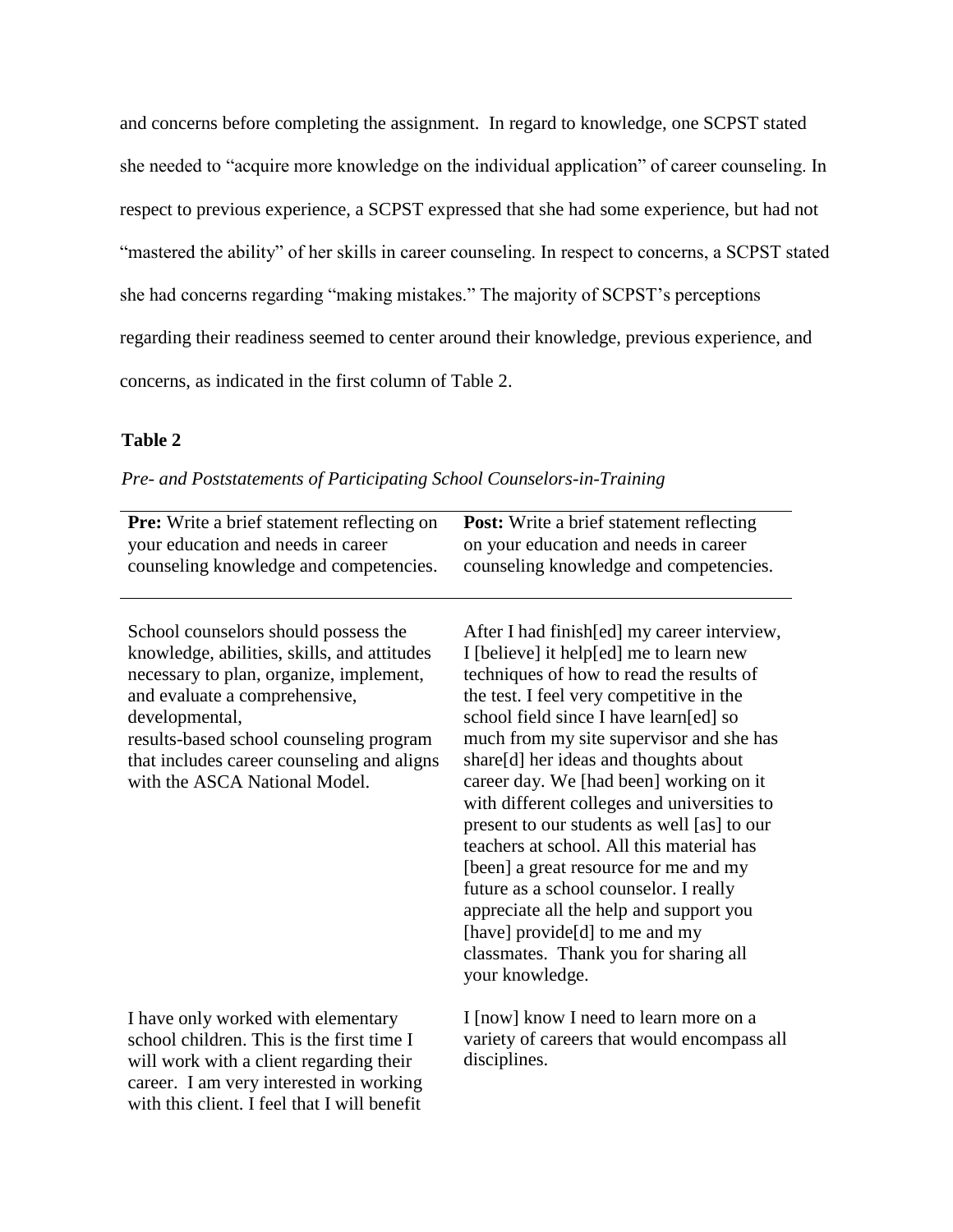greatly from the experience.

I did my first internship in a high school where I was able to learn different techniques to guide a student to the right education path. I myself have knowledge of what is needed to graduate and guide them through the right path. I still haven't mastered the ability to expand communication and I would like to find ways to address my needs as a career counselor.

I took a career counseling class in which we covered many aspects of careers, but I can't put my finger on it. However, I do remember the importance of knowing many sources available to clients and communities that will help them too. Also, being aware of free services when the client or family is in need. I think that career counseling is a self-exploration and sometimes you just need a small push or guide to help you discover.

As a school counselor, I have a clear understanding of the meaning of confidentiality (A.2.) and also when I can break confidentiality. My weak point as a school counselor is about career counseling (A.3.b., A.3.c.)

[The University] requires that students complete a career counseling class. Part of the requirement for course completion is to visit and get information from various sites in El Paso that help the general population with career counseling and support. This project gave me some exposure to career counseling. I personally did not observe a session in progress but only interviewed the director, who spoke about the initial interview and the testing that is conducted that helps them

This will be my last class [that] I will be taking since I'm graduating in a couple of weeks. I feel that this practicum class is very organized and has taught me a lot. This class has a lot of new things that the program was la[c]king when I started. I can really see how they have an organize[d] program for school counseling.

I[t] help[ed] me to follow a career goal with my client after the first session and I tried to get as much information as possible to help identify a problem and a goal towards him. I miss[ed] the opportunity to identify another problem.

Having the opportunity to interview a college student was helpful for me because it gave me the opportunity to practice counseling skills and at the same time listen and motivate a student to continue with goals until they accomplish their goals.

At the end of this project, I discovered how you could combine all your skills as a counselor to help students find their interests and their path to plan for their college education. You would go [through] the whole cycle of a session for career counseling as any regular session.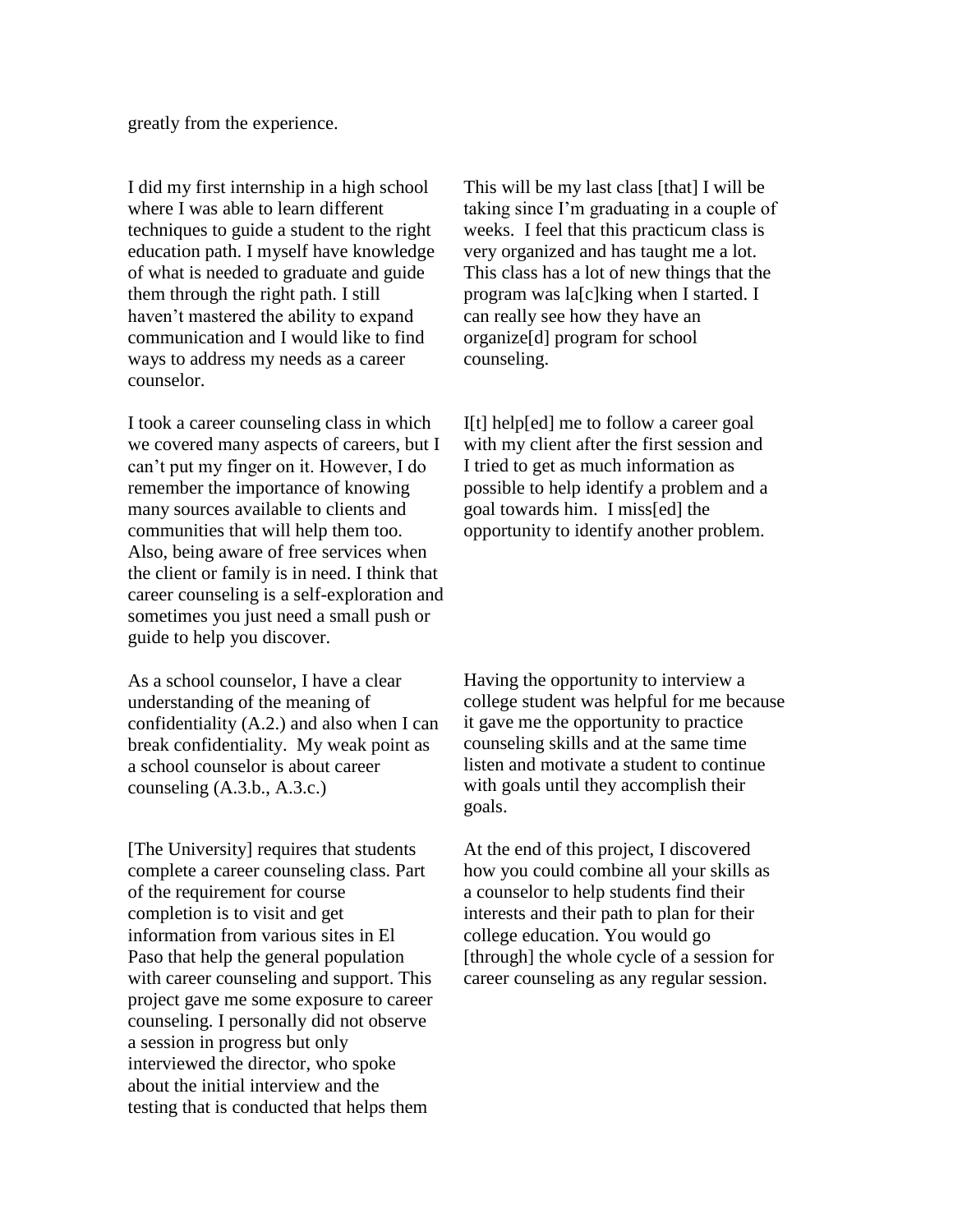guide the students in a direction that best fits the student's needs.

I feel I have [a] good, overall understanding of what the counselor's role is in processing career and college readiness. I do feel apprehensive because this will be the first time I do this (except for family members) and I feel the stakes are higher. I'm concerned of making mistakes and the impact this can potentially have on the client.

I still [do] not feel confident to provide career guidance.

My education thus far is a Bachelor in Early Childhood Education, which I have used to teach for 10 years. My counseling graduate program has opened my eyes up to many new experiences. I was lucky to do my Practicum at …, where one of my clients required career counseling. I understand the process, but would just need more guidance on guiding the clients.

I know that career counseling is a very important component in the school setting as it is one of three focuses in the ASCA model, however I still feel that I need to acquire more knowledge on the individual application of it.

More hands-on training even shadowing a professional.

It would have been nice to be briefed on the tests that the students took to better evaluate their results.

I found it very beneficial. At first I was hesitant but [now] I see the benefit. I think this was a good experience to better understand the role in career counseling. It certainly helped me understand it better.

N/R

*Note*. The same participant did not necessarily write the pre and post statements that are side-byside. Statements were collected randomly.  $N/R = No$  Response.

For the poststatements, SCPST highlighted the assignment's helpfulness or opportunity

to learn and a desire for more learning and experiences. Many SCPST spoke of the experience

as being helpful such as "it help[ed] me to learn new techniques." A couple of SCPST stated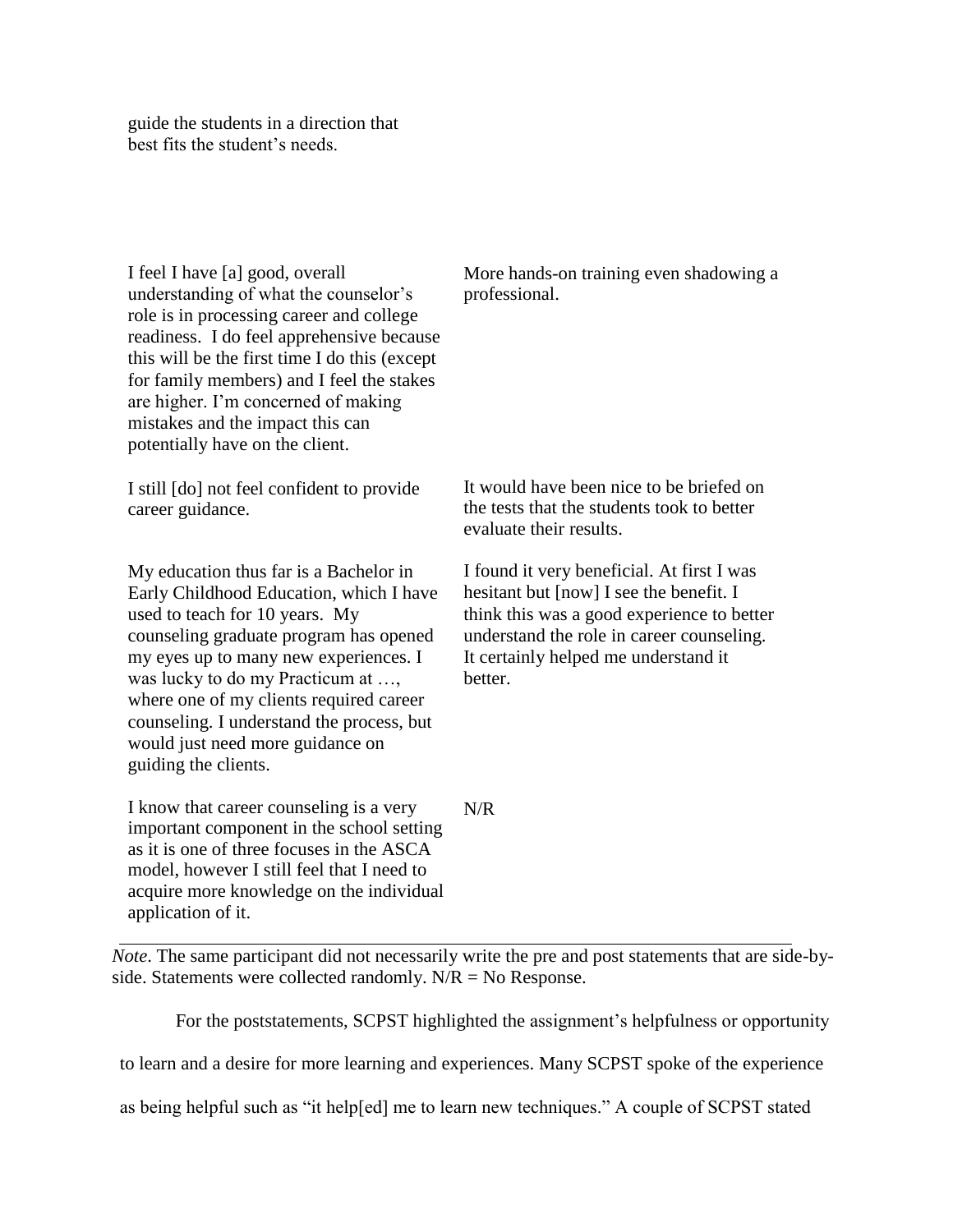they wanted "more hands on training" and wanted to be "briefed on [student-client's] assessments" before sessions started. Overall, the SCPST appeared to have grown from the experience and increased their interest in gaining more experience. More poststatement examples are included in second column of Table 2.

Statements from SCPST show a clear change in students' overall perceptions of performing career counseling interviews. This information shows that the assignment seems beneficial for the overall professional development of school counselors-in- training. A fuller discussion of the assignment helps to explain how the assignment fits with previous training and research on career counseling.

#### **Discussion**

The intent of the CCPA or career counseling interview assignment for school counseling practicum students was to provide supervised career counseling experience and address the deficit in career counseling preparation for school counselors-in-training. In addition, the CCPA was a way to give students an opportunity to increase their confidence and competency in performing a career-counseling interview. This assignment was optional and more than half of the students chose to participate. It can be reasonably said that a considerable number of SCPST were interested in learning more about career counseling, which underscores Lara et al.'s (2011) findings that students were not confident in facilitating career counseling, and Osborn et al.'s (2004) findings that school counselors would like to engage more in career counseling. Also, the CCPA addresses Morgan et al.'s (2014) findings that current school counselors requests more career counseling specialized trainings for school counselors-in-training from master's degree programs. Lastly, the CCPA and feedback presented gives preliminary support of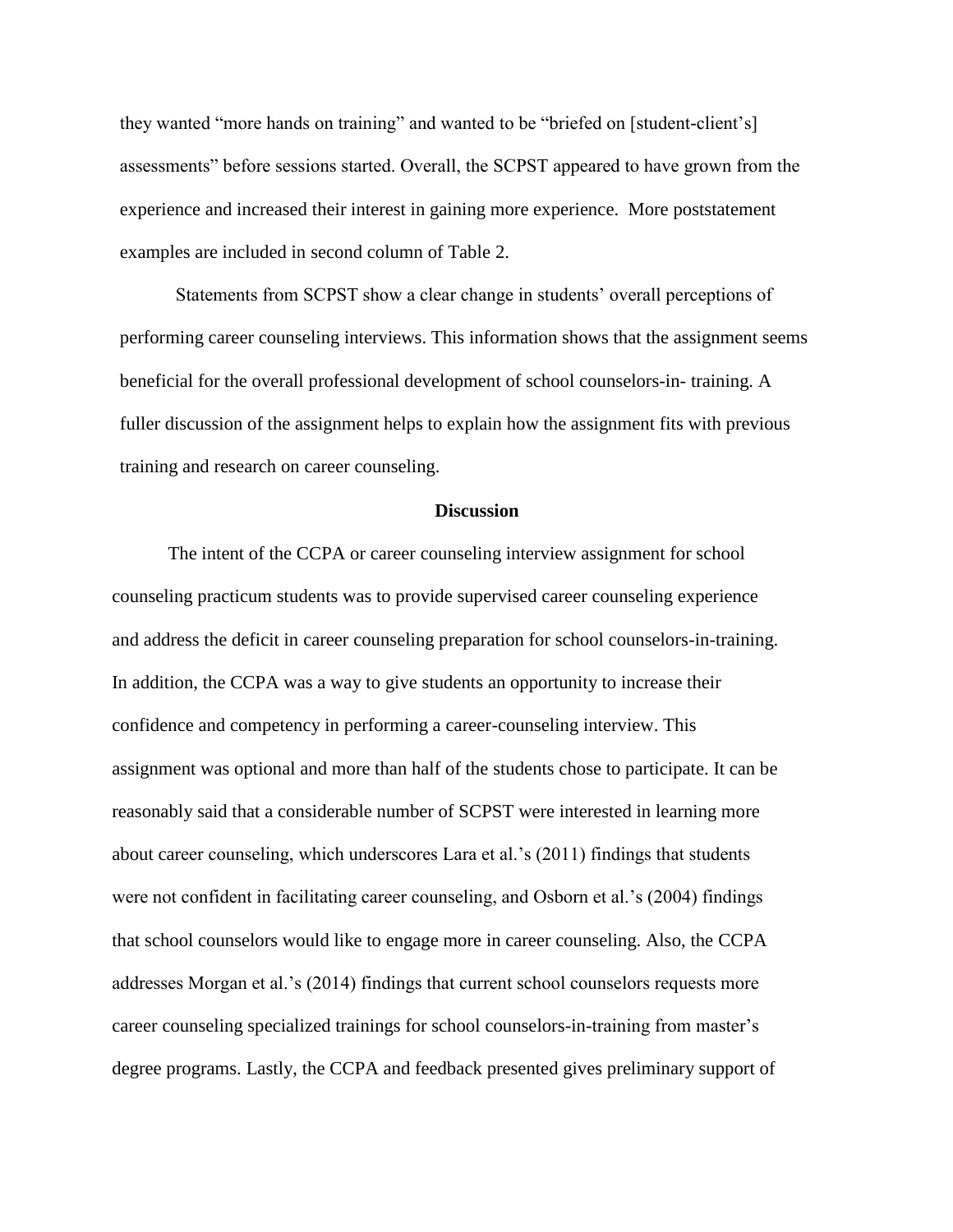researchers' idea that such specialized training may take place during a practicum course (Alger & Luke, 2015; Knight, 2014; Louis, 2002; Warnake 1993; Warnake 1996). However, the assignment could be altered for a more significant impact on school counselors-in-training career counseling development as explained in the subsequent section.

#### **Recommendations and Limitations**

The CCPA proposed has room for improvement. For instance, one practicum student suggested that having client career inventory results prior to starting sessions would help better prepare counselors-in-training. This is a suggestion that the current instructor is considering. To make this suggestion a reality, the current instructors of the practicum and freshman class have to reevaluate the logistics and parameters of the assignment, including class schedule timelines and preparation. Another item of interest is giving the freshmen the opportunity for informed consent before granting the school counselor-in-training access to the freshmen inventory results.

The career training assignment is not without limitations. The CCPA is intended to be applied with secondary school students, and will require some modification for use with younger clients. When considering implementing such a teaching assignment, an instructor would want to keep in mind students who are not planning to work with secondary education students and develop an alternate assignment. SCPST at the current university who chose not to participate in this assignment were given an alternate assignment that included SCPST developing a career or academic lesson plan for students at their practicum site that they would have to teach at their site. School counselors-in-training who were completing the alternate assignment, primarily, were doing their practicum at the elementary-school level.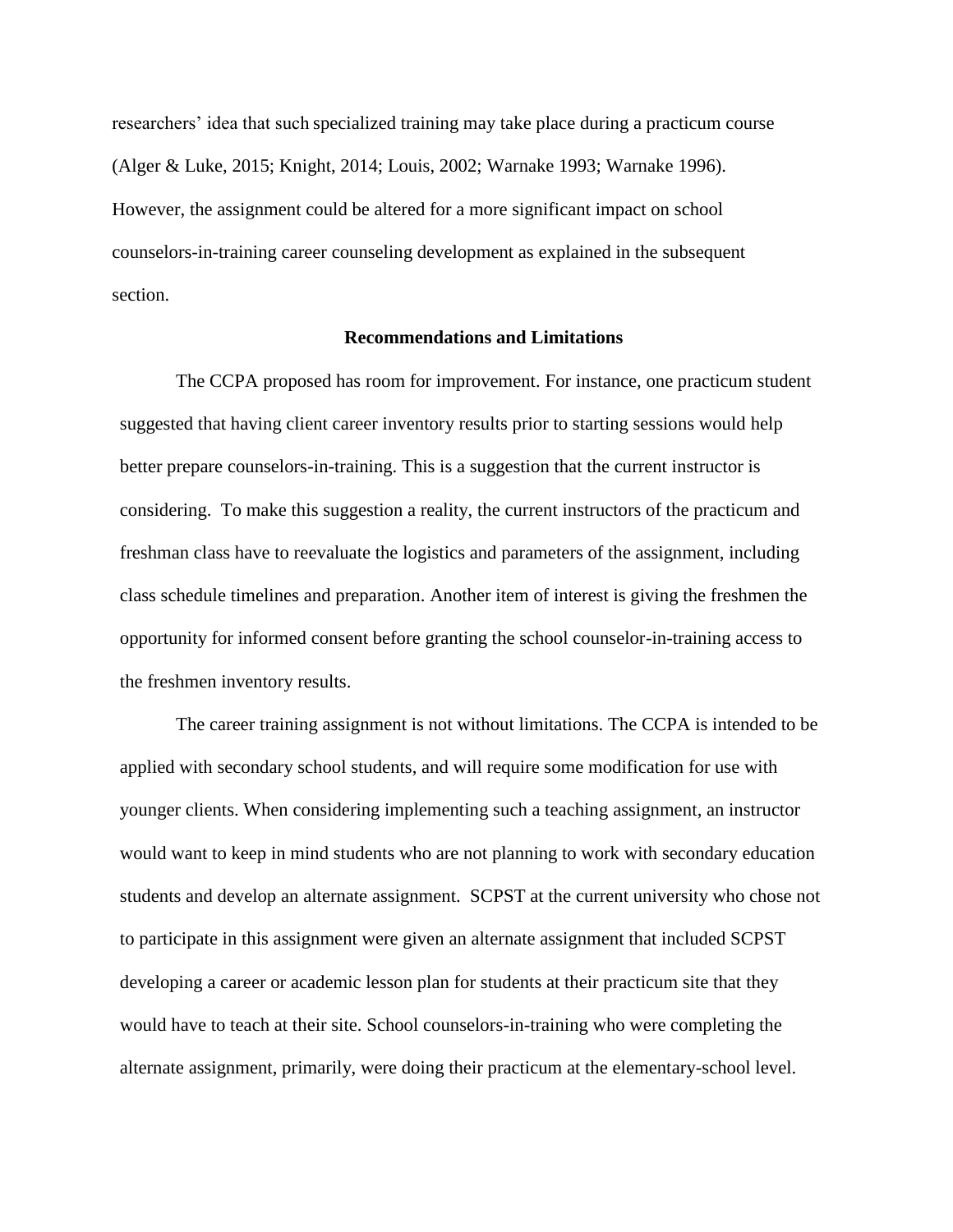The alternate assignment seemed more appropriate for practicum students who primarily wanted to work with elementary students; yet and still, SCPST who completed the alternate assignment had to complete a write-up and a presentation of their assignment. Knight (2014) also recognized the need for additional emphasis on career counseling preparation for school counselors-in-training interested in working in an elementary setting. Knight (2014) provided the following additional recommendations for school counseling preparation programs: a) create partnerships between the university and local elementary schools that provide opportunities for SCPST to participate in career development activities (e.g. facilitating parent workshops), b) incorporate into the school counseling program, tools and resources specific to the elementary school student population (e.g. developmentally appropriate career assessments and games), c) require that SCPST engage in consultation and collaboration with critical elementary school stakeholders about elementary students' career development, and d) teach SCPST how to implement data-driven career interventions. These recommendations are adaptable and may be used with or in addition to the CCPA assignment. Also, researchers could include these recommendations with the CCPA assignment to conduct a more formalized research study.

Another factor to keep in mind is paying for career inventories. Because of the emphasis on the importance of career planning and development at the university, monies are provided to purchase career inventories for freshmen taking the Introduction to Educational Psychology class. Such a financial arrangement may not be available at other universities. If not, an instructor might consider advocating for financial support to his or her department chair or dean if he or she concludes that this teaching assignment is worthwhile and a good fit for his or her program.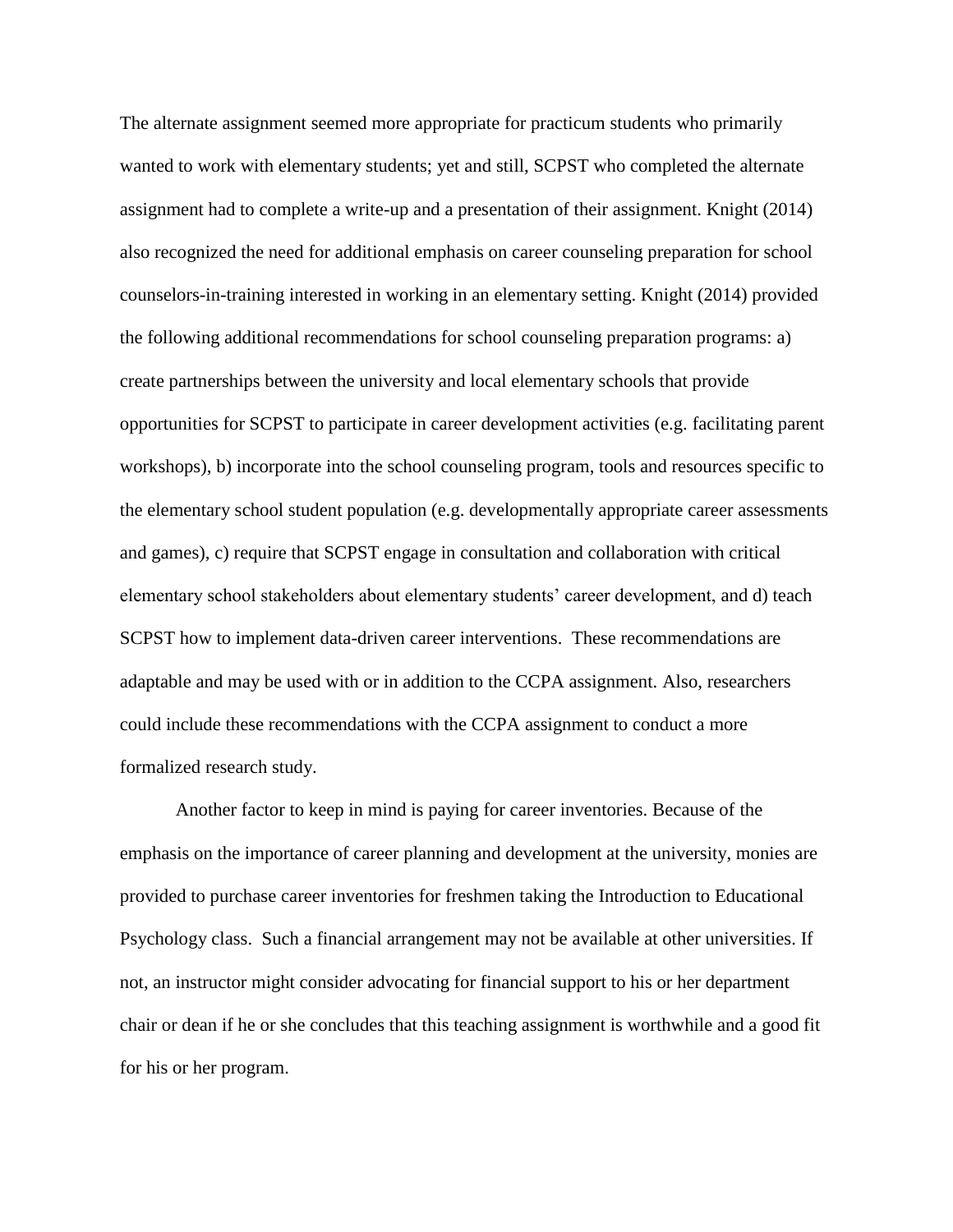#### **Conclusion**

The author has proposed a teaching assignment for helping to prepare school counselors-in-training in conducting career counseling interviews. The CCPA addresses the need for school counselors-in-training to receive more specialized training in career counseling, gives school-counselors-in-training an opportunity to provide career counseling practical experience under supervision, and it is an alternate approach that counselor educators may engage to increase the competency of future practitioners as well as provide career guidance to college freshman and/or first-generation students.

This teaching assignment should not take the place of a career counseling class, but serve as a supplement to career counseling education. As this teaching assignment was an experience unique to the university students and their perceptions, more research needs to be done regarding career counseling preparation for school counselors-in-training to better prepare future school counselor practitioners (Bridgeland & Bruce, 2011).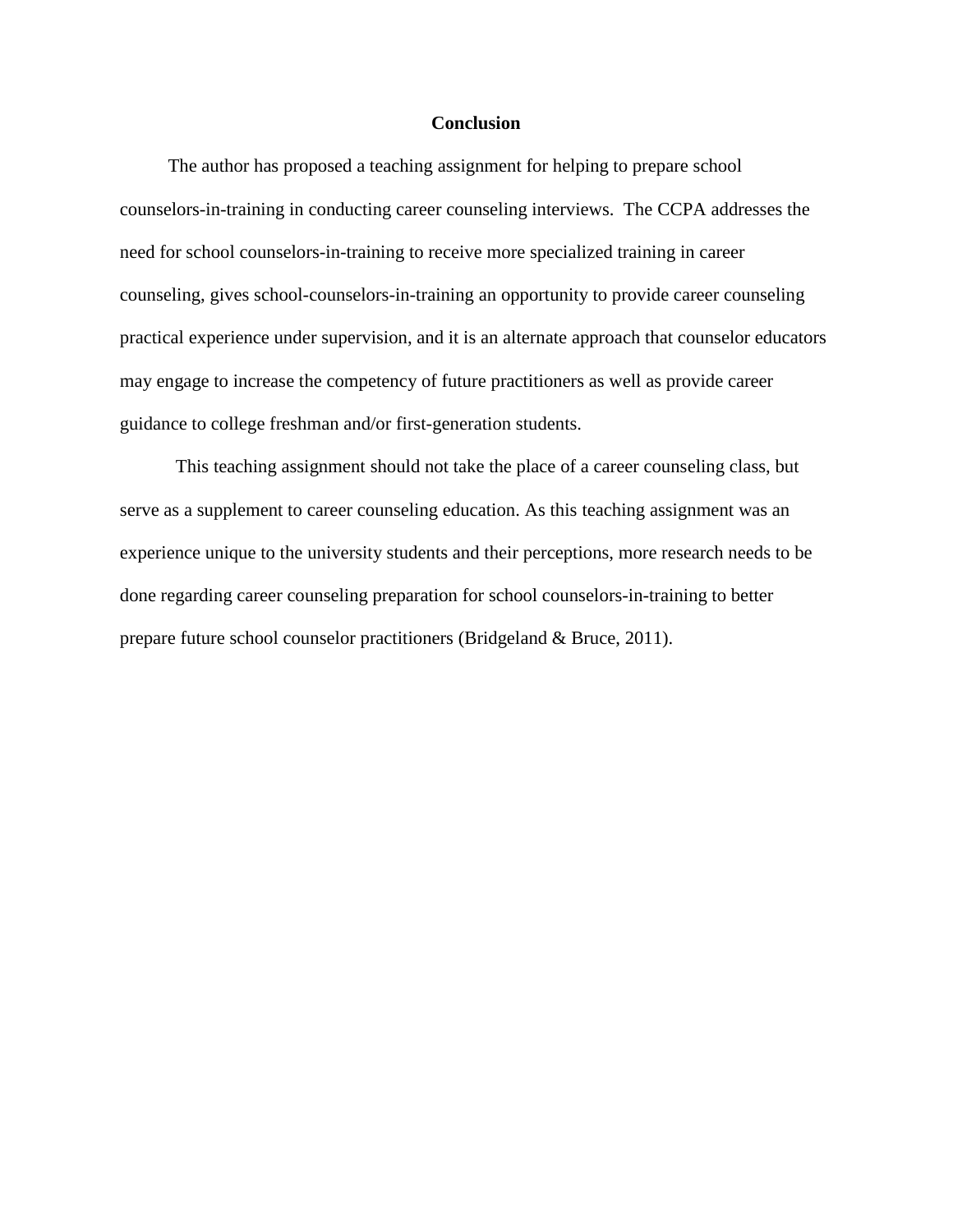### References

- Alger, A. L., & Luke, M. (2015). The school counselor perspective: Preparing students to be college and career ready within a comprehensive school counseling program. *The Practitioner Scholar: Journal of Counseling and Professional Psychology, 4, 17-35.*
- American School Counseling Association. (2012). *ASCA National Model: A Framework for School Counseling Programs* (3rd ed.). Alexandria, VA: American Counseling Association.
- American School Counselor Association (2004). *ASCA National Standards for Students*. Alexandria, VA: Author.
- American School Counselor Association (2014). *Mindsets and Behaviors for Student Success: K-12 College- and Career-Readiness Standards for Every Student*. Alexandria, VA: Author.
- Blackhurst, A. E., Auger, R. W., & Wahl, K. H. (2003). Children's perceptions of vocational preparation requirements. *Professional School Counseling, 7,* 58-67.
- Bloch, D. P. (2006). Using Information and Technology in Career Counseling. In D. Capuzzi and M. D. Stauffer (Eds.), *Career counseling: Foundations, perspectives, and applications*. Boston, MA: Pearson Education, Inc.
- Bridgeland, J., and Bruce, M. (2011). *2011 National Survey of School Counselors: Counseling at a Crossroads.* The College Board National Office for School Counselor Advocacy. Retrieved from

[http://www.civicenterprises.net/MediaLibrary/Docs/counseling\\_at\\_a\\_crossroads.p](http://www.civicenterprises.net/MediaLibrary/Docs/counseling_at_a_crossroads.p) df.

- Chen-Hayes, S. F., & Ockerman, M. S. (2015). Academic Development and Planning for College and Career Readiness K-12. In B. T. Erford (Ed.), *Transforming the school counseling profession*. Boston, MA: Pearson Education, Inc.
- Council for Accreditation of Counseling and Related Educational Programs. (2015). *2016 CACREP standards*. Retrieved f[rom http://www.cacrep.org/for-programs/2016-](http://www.cacrep.org/for-programs/2016-) cacrepstandards/.
- Dedmond, R. M., and Schwallie-Giddis, P. (2006). Career Counseling in Schools. In D. Capuzzi and M. D. Stauffer (Eds.), *Career counseling: Foundations, perspectives, and applications*. Boston, MA: Pearson Education, Inc.
- Dollarhide, C. T., & Saginak, K. A. (2017). *Comprehensive school counseling programs: K-12 delivery systems in action*. Boston, MA: Pearson Education, Inc.
- Engberg, M., and Gilbert, A. (2014). The Counseling Opportunity Structure: Examining Correlates of Four-Year College-Going Rates. *Research in Higher Education, 55*(3), 219-244. Doi: 10.1007/s11162-013-9309-4.
- Erford, B. (2015). *Transforming the school counseling profession*. Upper Saddle River, NJ: Pearson Education, Inc.
- Gibson, D. (2008). *Using career genograms in K-12 settings*. Retrieved from https://www.associationdatabase.com/aws/NCDA/pt/sd/news\_article/5473/\_PAR ENT/layout\_details/false.
- Gysbers, N. C., & Lapan, R. T. (2009). *Strengths-based career development for school guidance and counseling programs.* Ann Arbor, MI: Counseling Outfitters, LLC.
- Hansen, S. (2000). *Preparing counselors for career development in the new millennium: ACES/NCDA position paper*. Retrieved from [http://www.ncda.org/aws/NCDA/asset\\_manager/get\\_file/3405.](http://www.ncda.org/aws/NCDA/asset_manager/get_file/3405)
- Holland, J. L. (1994). *Self-Directed Search: Assessment Booklet–Form R* (4<sup>th</sup> ed.). Lutz, FL: Psychological Assessment Resources.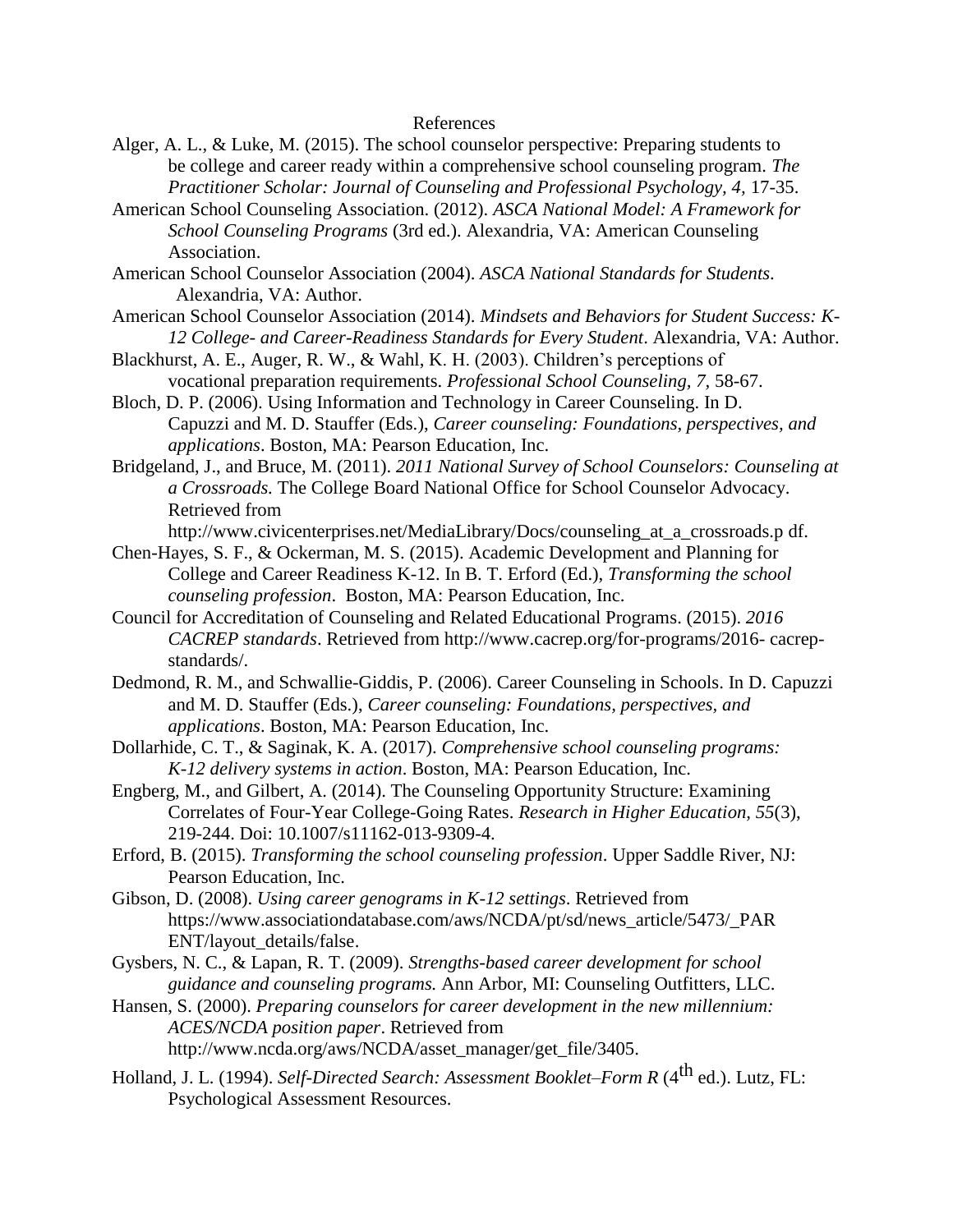Howard, K. A. S., & Walsh, M. E. (2010). Conceptions of career choice and attainment: Developmental levels in how children think about careers. *Journal of Vocational Behavior,* 

*76,* 143-152. Doi: 10.1016/j.jvb.2009.10.010.

- In, H., Akos, P., & Niles, S. G. (2015). Promoting Career Planning in Schools. In B. T. Erford (Ed.), *Transforming the school counseling profession*. Boston, MA: Pearson Education, Inc.
- Ishitani, T. T. (2006). Studying Attrition and Degree Completion Behavior among First-Generation College Students in the United States. *Journal of Higher Education, 77*(5), 861-865. Doi: 10.1353/jhe.2006.0042.
- Knight, J. L. (2014). Preparing Elementary School Counselors to Promote Career Development: Recommendations for School Counselor Education Programs. *Journal of Career Development*, *42(2)*, 75-85. Doi.org/10.1177/0894845314533745.
- Lapan, R. T. (2004). *Career development across the K-16 years: Bridging the present to satisfying and successful futures*. Alexandria, VA: American Counseling Association.
- Lara, T. M., Kline, W. B., and Paulson, D. (2011). Attitudes regarding career counseling: Perceptions and experiences of counselors-in-training. *Career Development Quarterly*, *59*(5), 428-440. Doi.org/10.1002/j.2161-0045.2011.tb00969.x.
- Louis, B. A. (2002). Career Problem Assessment: A Conceptual Schema for Counselor Training. *Journal of Career Development, 29(2),* 129-146. Doi.org/10.1023/A:1019968220599.
- Miller, D. S., and McWhirter, E. H. (2006). The History of Career Counseling: From Frank Parsons to Twenty-First-Century Challenges. In D. Capuzzi and M.D. Stauffer (Eds.), *Career counseling: foundations, perspectives, and applications*. Boston, MA: Pearson Education, Inc.
- Morgan, L. W., Greenwaldt, M. E., and Gosselin, K. P. (2014). School counselors' perceptions of competency in career counseling. *Professional Counselor*, *4*(5), 481–496. Doi10.15241/lwm.4.5.481.
- Niles, S. G. & Harris-Bowlsbey, J. (2013). *Career development interventions in the 21st Century* (4<sup>th</sup> ed.). Upper Saddle River, NJ: Prentice Hall.
- O'Brien, K. M., Heppner, M. J., Flores, L. Y., and Bikos, L. H. (1997). The Career Counseling Self-Efficacy Scale: Instrument development and training applications. *Journal of Counseling Psychology*, *44*(1), 20–31. Doi:10.1037/0022-0167.44.1.20.
- Osborn, D. S., and Baggerly, J. N. (2004). School counselors' perceptions of career counseling and career testing: Preferences, priorities, and predictors. *Journal of Career Development (Springer Science and Business Media B.V.)*,*31*(1), 45–59. http://dx.doi.org/10.1023/B:JOCD.0000036705.02911.df.
- Savickas, M. L. (2012). Life design: A paradigm for career intervention in the  $21<sup>st</sup>$ century. *Journal of Counseling & Development, 90,* 13-20. https://doi.org/10.1111/j.1556-6676.2012.00002.x.
- Smith, E. (2008, February). Diana Natalicio. *Texas Monthly*. Retrieved from [http://www.texasmonthly.com/articles/diana-natalicio/.](http://www.texasmonthly.com/articles/diana-natalicio/)
- The Myers and Briggs Foundation. (2016). *MBTI Basics*. Retrieved from [http://www.myersbriggs.org/my-mbti-personality-type/mbti-basics/.](http://www.myersbriggs.org/my-mbti-personality-type/mbti-basics/)
- The University of Texas at El Paso (n.d.). *About UTEP.* Retrieved from ht[tps://www.utep.edu/about/about-utep.html.](http://www.utep.edu/about/about-utep.html)